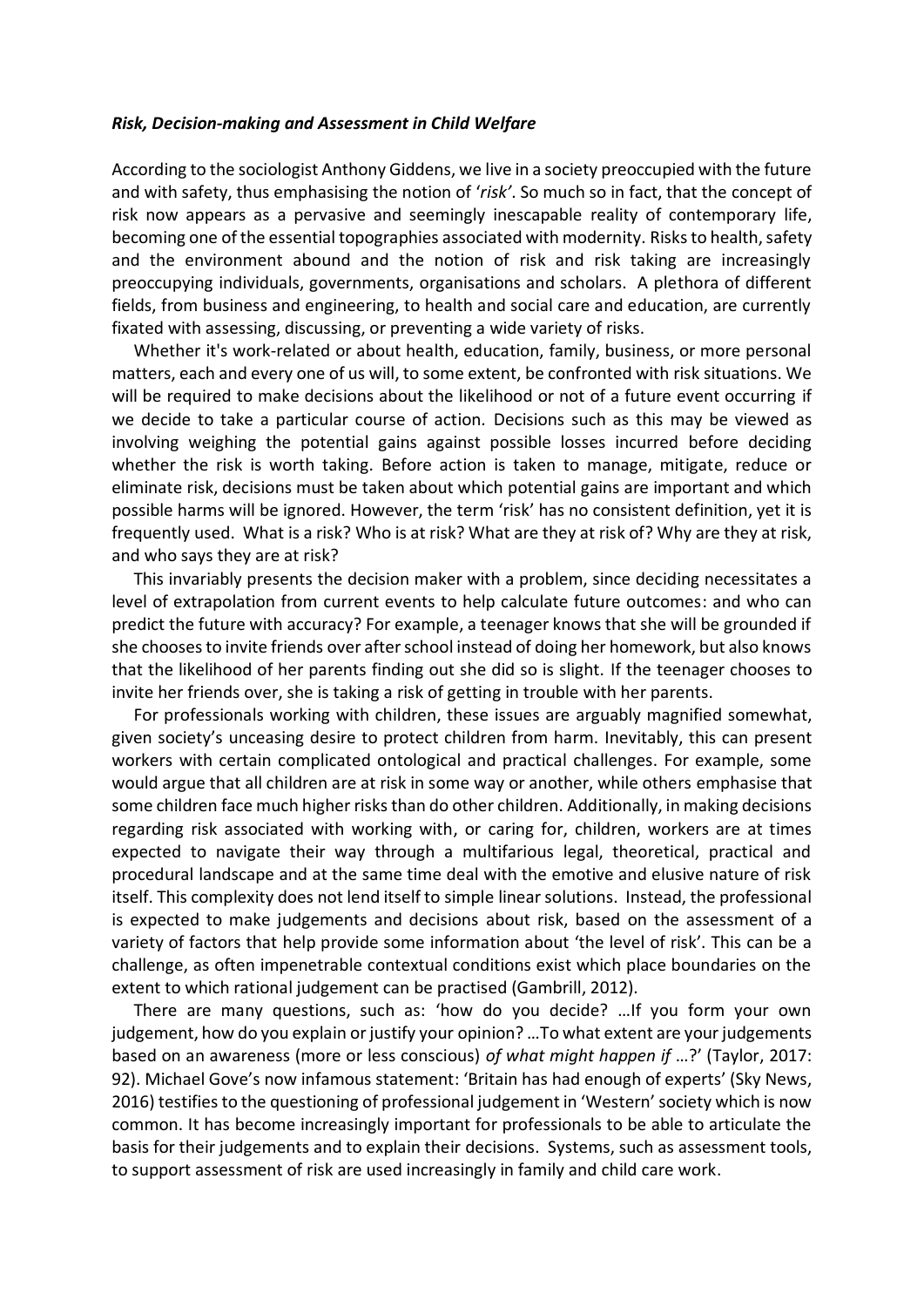The variety of approaches to assessment of 'risky' situations, requires professionals to undertake tasks such as: (i), identify hazards and risk factors that have the potential to cause harm (hazard identification), (ii,) analyse and evaluate the risk associated with that hazard (risk analysis, and risk evaluation) and (iii), determine appropriate ways to eliminate the hazard, or control the risk when the hazard cannot be eliminated (risk control).

Yet is it not the case that children must be allowed, and indeed encouraged to take risks at times, unencumbered by professional angst? How else would they evolve into alert adults, capable of discovering what the world has to offer? But how does society manage the challenge of encouraging children to learn from life, and at the same time keep children safe in a world that we know can be harmful? How can we successfully understand risk, make informed assessments and take decisions that enable children to lead rewarding lives that are at once happy, fulfilling and safe? This question and others, are worth exploring further from a multidisciplinary perspective to understand the breadth of issues involved.

For these reasons, we we are delighted to have a wide range of topics and authors from different backgrounds contributing to this Special Edition of Child Care in Practice about risk, assessment and decision making. The articles are sequenced, broadly, along a general continuum from the process of understanding the (risk) context; cognitive tasks of forming a judgement; assessment tools and processes; and decision supports and processes.

In our first article, Sanseter and colleagues examine risk aversive perceptions and practices among early childhood education and care institutions in five countries (Greece, Portugal, Estonia, Croatia and Norway)**.** They examine the factors that practitioners and parents experience as barriers for children's outdoor play, especially those associated with risk. The team concludes that practitioner's and parent's negative perceptions of risk have proven to be an important reason for the decline of young children's opportunities for outdoor play.

In our second article, Søbjerg and colleagues working in Denmark, examine the decision making process at the point when referrals are made to child welfare agencies. This article presents an empirical study of 511 referrals received by two local authorities in Denmark. The study investigates the information presented in the referrals in order to get an understanding of what child protection case workers must work with when assessing the risk of children referred to child welfare services. The content of referrals shows differences in perceptions of risk depending on professional backgrounds. Based on the findings, Søbjerg and colleagues develop and explore five hypotheses about how and why referrals are made.

In our third article, McCormack and colleagues explore the factors that influenced team leader decision-making processes about pathways for duty (intake) referrals in a Republic of Ireland child welfare agency. Using an ecological perspective, their findings show the significance of individual factors that influenced decision making, such as professional judgement, skills, knowledge and experience. Other factors, such as new procedures, the legislative context and practices to aid decision making in assessment, were also identified as influential factors in how decisions were made. They discuss the implications for practice of these various factors.

Our fourth article by McConnell et al., examines the lessons learned from a feasibility study,established to examine the efficacy of an assessment process to determine couples' suitability for undertaking a couples-based intervention programme for domestic abuse. Study findings provided learning about the acceptability of the measures and screening tools to both couples and practitioners, and how the implementation of the assessment could be improved. The article provides a useful building-block for our knowledge base.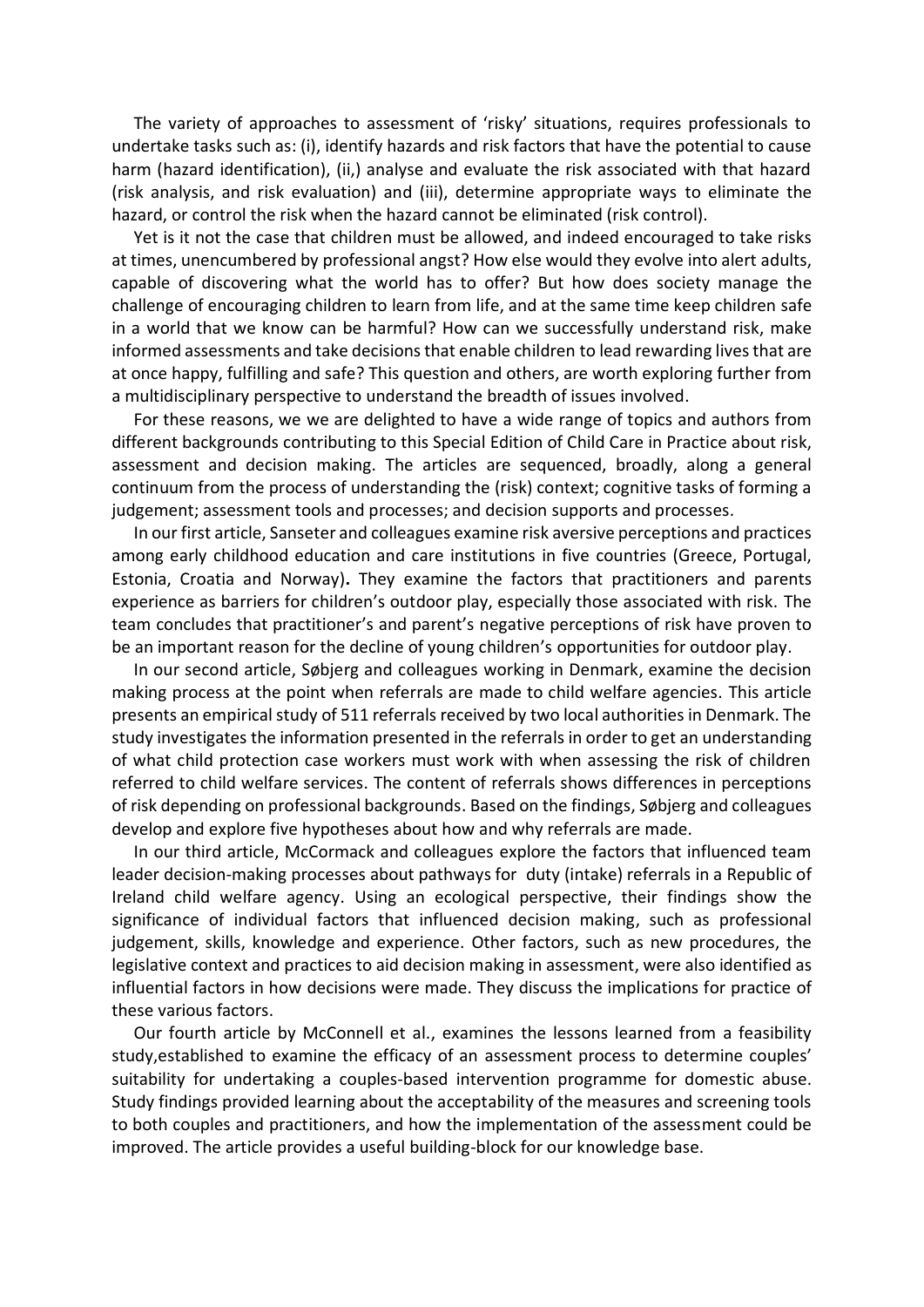Our fifth article offers a new conceptualisation of sensemaking in social work assessment. In this article, Cook and Gregory argue that while there has been interest in how social workers assess risk to children, a crucial issue is the '*sensemaking'* process that occurs before a decision. Drawing on research on assessment and theoretical literature from the fields of psychology and organisational studies, this article offers a view of sensemaking through three lenses, which are explored in-depth. Drawing together key features from these perspectives, the authors advance six propositions about sensemaking in child and family assessment, concluding with the implications of this conceptualisation for child and family assessment.

Wilkins and Forrester ask: 'can you predict the future?' In their article, they explore the area of prediction, exploring if it is possible to improve social work forecasts about the future. This paper considers key philosophical issues in theorizing prediction in social work, including conceptions of risk, free will and self-determination. The article then turns to practical issues, such as the relationship between forecasting and decision making, and considers possible research methods and issues associated with them. Wilkins and Forrester describe how they have started to explore the face-validity of this approach with social workers and discuss how they have measured the accuracy of forecasting in social work.

In our last article, Monson examines risk attitudes within 'complex youth' assessment and decision making from the perspectives of a variety of professionals in the Republic of Ireland. The findings from Monson's study suggest that a negative discourse of risk dominates across the professional disciplines studied. Monson found that the focus of professionals' work is about managing 'risk', rather than on addressing 'need'. This narrative Monson argues, leads to 'complex youth' either not receiving a service or receiving a service that is unsuitable. Recommendations for practice are explored that focus on developing mechanisms to facilitate reflexivity by the practitioner, within the workplace and within collaborative multiagency settings, in order to develop constructive practice approaches.

We hope you enjoy this collection of inspiring articles on assessment, risk and decision making. The articles cover a range of interesting and important issues that are truly pan-European in nature. They represent the diverse issues that professionals have to consider in contemporary practice. We hope that this Special Edition will provoke discussion amongst professionals.

This Special Edition is designed to strengthen the growing networks set up to stimulate academic, researcher and practitioner collaboration, with the aim of increasing our understanding of issues of assessment, risk and decision making. Specifically we would like to draw your attention to:

- the *Decisions, Assessment and Risk Special Interest Group* (DARSIG) [\(https://www.eswra.org/decisions\\_sig\)](https://www.eswra.org/decisions_sig) of the European Social Work Research Association, which will be hosting events at the  $10<sup>th</sup>$  European Conference for Social Work Research,  $22^{nd}$  –  $24^{th}$  April 2020 in Bucharest, Rumania [\(https://www.eswra.org/\)](https://www.eswra.org/).
- the *Decisions, Assessment, Risk and Evidence in Social Work* (DARE) 6th Biennial International Symposium,  $30<sup>th</sup>$  June -  $1<sup>st</sup>$  July 2020 at the Dunadry Hotel, Antrim, Northern Ireland [\(https://www.ulster.ac.uk/conference/dare\)](https://www.ulster.ac.uk/conference/dare) which is expected to bring together about 150 researchers, educators, policy makers, managers and senior practitioners from around the world to share developments on these specific topics.

We look forward to the possibility of meeting up with you at one of these events in the coming year or on some future occasion!